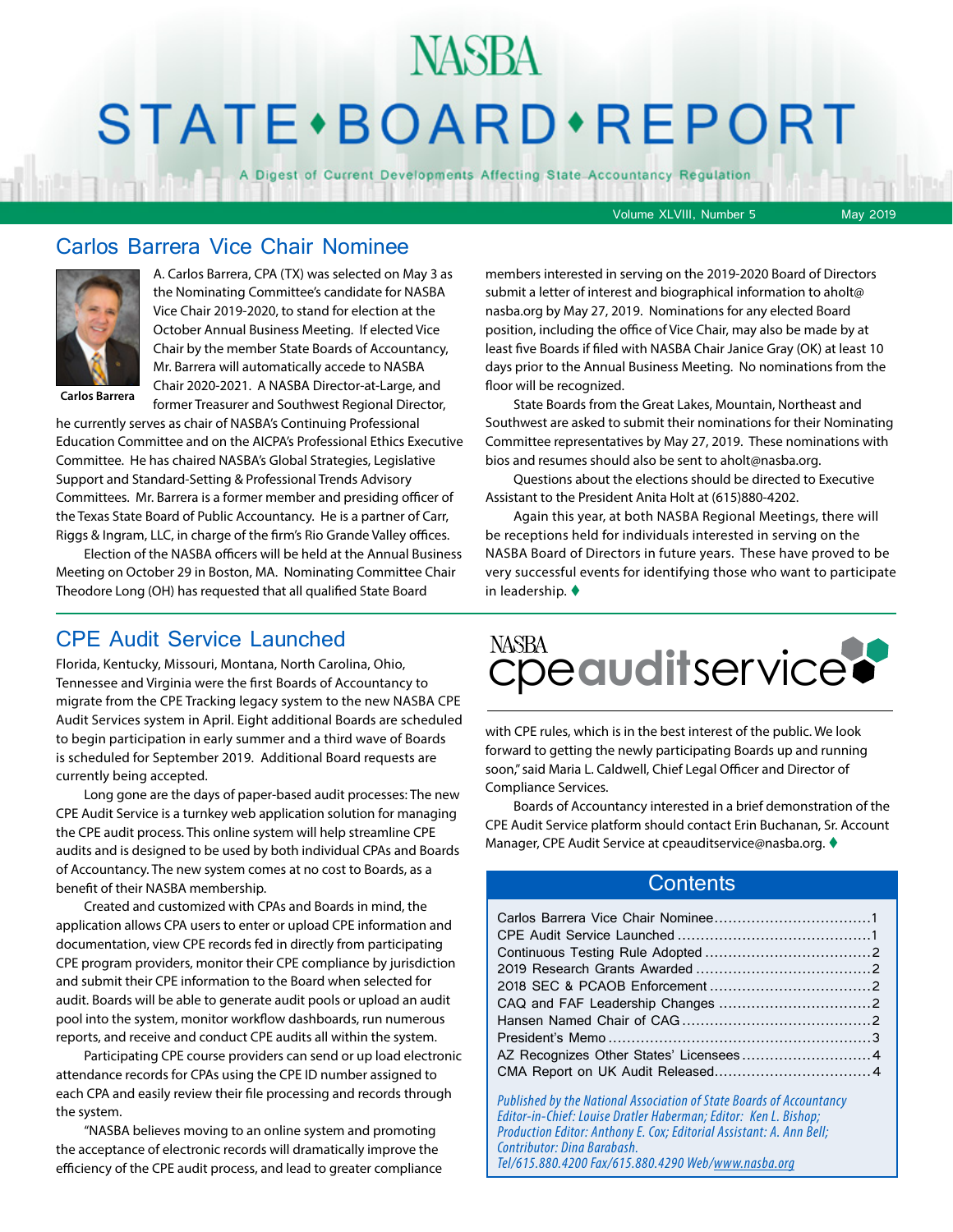#### <span id="page-1-0"></span>Continuous Testing Rule Adopted

The April 26 NASBA Board of Directors' meeting cleared the path for continuous testing on the Uniform CPA Examination as the Board approved Uniform Accountancy Act Model Rule 5-7(a)(2). According

> to the revised Rule, when system changes have eliminated the need for test window limitations "a Candidate can retake a Test Section once their grade for any previous attempt of the same Test Section has been released." A recent informal poll of the State Boards' executive directors found that many states have already started to model their rules

after the new Model Rule. NASBA President Ken L. Bishop told the NASBA Board that plans now call for continuous testing to begin by June 30, 2020.

Technically NASBA is over its transition to outsourcing IT operations to CGI (see *sbr* 2/19), but it may take up to six months to learn the nuances of working in this type of relationship, President Bishop reported. Now that a new large source of technical talent is available to NASBA, prioritizing new projects has become important for enthusiastic NASBA directors. Treasurer Jim Burkes observed that while IT restructuring was costly for NASBA, and has had an impact on the financial report, it was the right move.  $\blacklozenge$ 

#### 2019 Research Grants Awarded

Three accounting education research grants were approved for funding by the NASBA Board of Directors at their April Meeting. Based on the recommendations of the Education Committee, as presented by Education Committee Chair Stephanie Saunders (VA) the following projects are receiving grants from NASBA:

- "Why Master's in Accounting Students Do Not Sit for the CPA: Determinants and Perceptions of CPA Value" – *Dierdre Collier, Ph.D., Associate Professor – Fairleigh Dickinson University; Hannah Rozen, Ph.D., Associate Professor – Fairleigh Dickinson University; and Alexander Sannella, Ph.D., Professor of Accounting - Rutgers University.*
- "What Accounting Program and Curriculum Features Influence

#### 2018 SEC & PCAOB Enforcement

2018 saw a drop in the Securities and Exchange Commission's and the Public Company Accounting Oversight Board's enforcement activities involving accountants, according to a report released by Cornerstone Research in April. The two bodies finalized 45 actions in 2018, while in 2017 they finalized 75 such actions. These efforts resulted in less than \$3.3 million in monetary settlements from 32 of the 67 individual and audit firm respondents.

Cornerstone continued their research to determine if the six State Boards with the largest number of licensees named in these actions were following up on them. Cornerstone learned that for the SEC's and PCAOB's actions finalized in 2013-2017 a majority were followed up, resulting in the Boards' actions against at least one individual or firm respondent. These State Boards on average completed follow-on actions approximately 18 months after the SEC's or PCAOB's actions were finalized.  $\blacklozenge$ 

#### Hansen Named Chair of CAG



Gaylen R. Hansen, CPA, NASBA Chair 2012-13, has been appointed chair of the Consultative Advisory Group (CAG) of the International Ethics Standards Boards for Accountants (IESBA) effective July 1, 2019. He has represented NASBA on the CAG since 2010 and currently serves on NASBA's Regulatory Response Committee and Standard-Setting

**Gaylen Hansen**

& Professional Trends Advisory Committee, having led many NASBA committees in the past as well as chairing the Colorado State Board of Accountancy. He is also currently a member of the CAG for the International Auditing and Assurance Standards Board.

 As the newly-elected IESBA CAG chair, Mr. Hansen stated: "The CAG plays a vital role in enabling all those concerned in the work of, or services provided by, professional accountants to have a voice in the development and maintenance of standards that ensure a high level of ethical conduct. I look forward to shepherding the CAG's diversity of experience to assist the IESBA setting robust ethics standards."

Mr. Hansen is a retired audit partner of EKS&H in Denver. $\blacklozenge$ 

the Likelihood of Graduates Attempting the Uniform CPA Exam" *– Kelsey Brasel, Ph.D., CPA, Assistant Professor of Accounting – Ball State University; Heather Carrasco, Ph.D., Assistant Professor of Accounting – Texas Tech University; and Jason Stanfield, Ph.D., CPA, Assistant Professor of Accounting – Ball State University.*

• "Most Effective Study Methods for High-Stakes Tests: The CPA Exam" – *Linda Quick, Ph.D., CPA, Assistant Professor – East Carolina University; Denise Dickins, Ph.D., CPA, Professor – East Carolina University; and Rachel Hull, student - East Carolina University.* 

The findings of these projects will be presented by members of the research teams at NASBA's 2020 Regional Meetings. ♦

#### CAQ and FAF Leadership Changes



Julie Bell Lindsay has been named executive director of the Center for Audit Quality, effective May 6. She succeeds Cindy Fornelli who is leaving the organization at the end of May, after having led the CAQ for 12 years.

**Julie Lindsay**

 On April 26 Financial Accounting Foundation CEO Terri Polley announced her retirement. She started her career with the Financial Accounting Standards

Board in 1987 as a technical assistant, was named president in 2008 and ultimately CEO in 2010. NASBA President Ken Bishop reported Ms. Polley's resignation at the NASBA Board's meeting in San Francisco. He acknowledged her vital role in building a strong relationship between the FAF and NASBA.

Ms. Polley stated in her resignation: "It has been a privilege to work for a mission-driven organization filled with exceptional people who get to do something extraordinary as their life's work: set accounting standards that help make the capital markets function efficiently and effectively." $\blacklozenge$ 

red bitata utar bizatā ized bitata dar bizatā ized bitata utar bizatā izedā bitata uta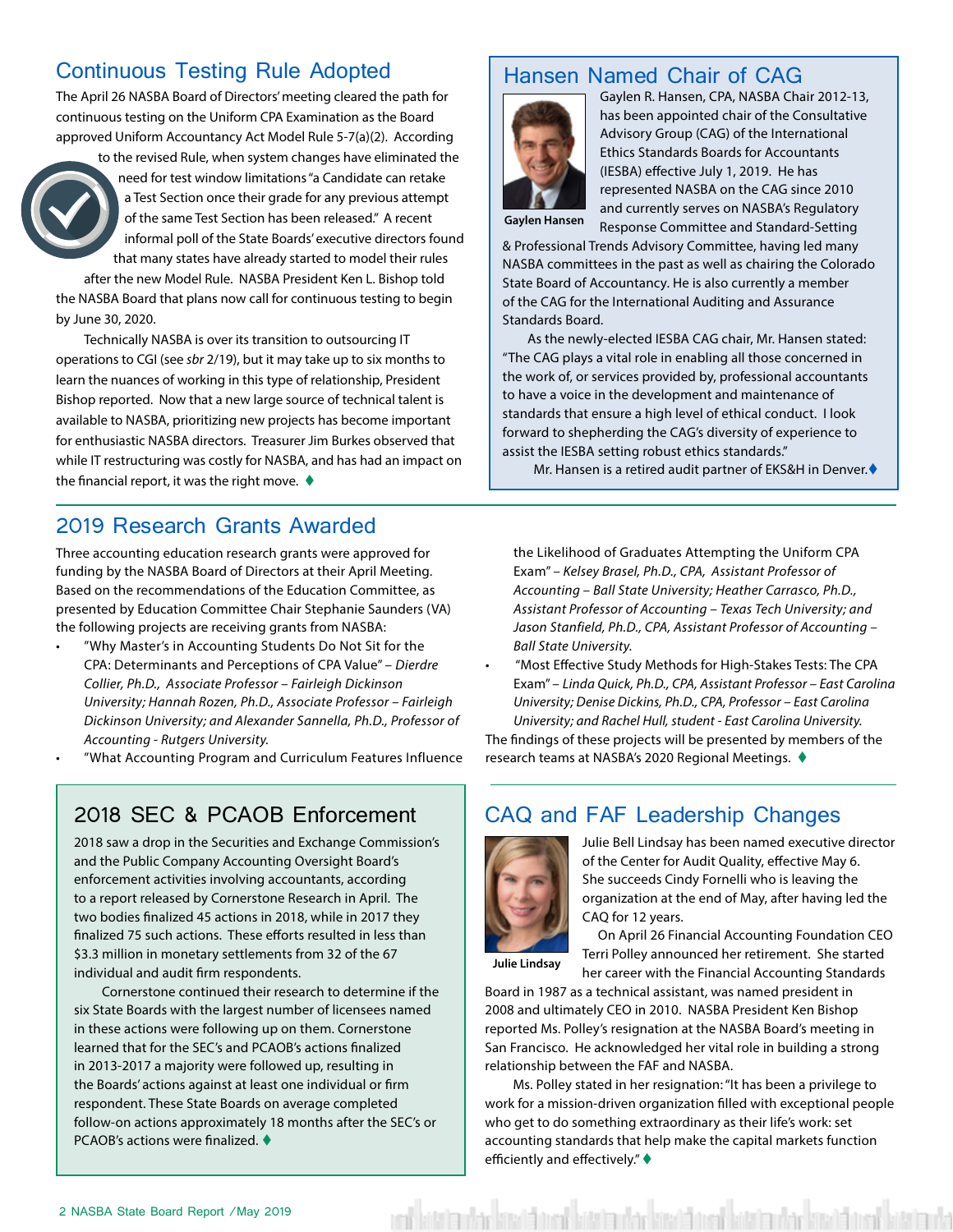# PRESIDENT'S MEMO

### **Photos on the Wall – Revisited**

I am writing this month's *Memo* after just returning home from the Nominating Committee's meeting to nominate NASBA's next Vice Chair (chair-elect). It is a real privilege to serve as the CEO of an organization that attracts such great leaders who aspire to serve as Chair. All the highly qualified candidates considered by the Nominating Committee would be successful chairs, and I suspect there are future chairs among them. The Committee's nominee for 2019-2020 Vice Chair, Carlos Barrera, will be formidable and historic, as he will be the first Hispanic Chair in NASBA's 108-year history.

Flying home to Nashville, I was thinking about the conscientious work done by the Nominating Committee and the success they have had in selecting strong leaders who have served NASBA so well, but, more specifically, how they have seriously brought diversity and balance into their deliberations. It caused me to reflect on the positive changes that have occurred since 2012 when I wrote what turned out to be a provocative President's Memo, during my first year as President and CEO of NASBA, entitled "Photos on the Wall." Many readers were probably not involved in NASBA when that *Memo* was printed, so here is an excerpt:



**Ken L. Bishop President & CEO**

*"Outside my office in Nashville is a wall of photos of the Chairs of NASBA who served over the past 17 years, since NASBA has been headquartered in Nashville. I walk by those photos numerous times every day and often stop to look at the faces of those fine leaders, most of whom I have gotten to know during my tenure as both a NASBA volunteer and employee. I usually point out the wall of Chair photos when I show visitors and guests around our facility. On several occasions someone will mention the lack of diversity. Not surprising. In fact, in the past 17 years, 15 of our chairs have been men…white men."*

With the redesigned Nashville offices, we were able to display 50 years of Chair photos. The new "photos on the wall"' revealed that in 50 years of NASBA Chairs there had been only one African-American man, one Asian-American man, and four women. As I stated in the original *Memo*, I was in no way trying to dissuade anyone from seeking the Chair position, nor be critical of any of the praiseworthy leaders represented. What I was challenging was the culture of NASBA and how we had failed to encourage and support women and minorities to "aspire to, seek and hold NASBA's highest office."

I am very pleased to report on the progress we have made. Since the "Photos on the Wall" was published in late 2012, of the seven nominated Vice Chairs (chair-elects), there were: two white men, two African-American men, two women and, now, a Hispanic man, all great leaders. Through NASBA's regional nomination processes, we achieved diversity success in a relatively short period of time. Kudos to the Nominating Committee members and to the candidates who stepped up to run for the office, who made this happen. As I have often stated , I consider the Nominating Committee to be NASBA's most important committee.

Supporting diversity is in no way meant to be disparaging to other demographic groups, and I would encourage anyone interested in serving as the NASBA chair to run. Recently national political candidates have essentially apologized for their being a "white male." That is ridiculous! However, it would be disingenuous not to recognize that some of us have been given opportunities and privileges others may not have enjoyed. Great organizations like NASBA do not shirk away from challenges, and I think we are proving that. There are opportunities for leadership in NASBA for all types of individuals and we are stronger for it!

*Semper ad meliora (Always toward better things).*

In L. Bohop

*— Ken L. Bishop President & CEO*